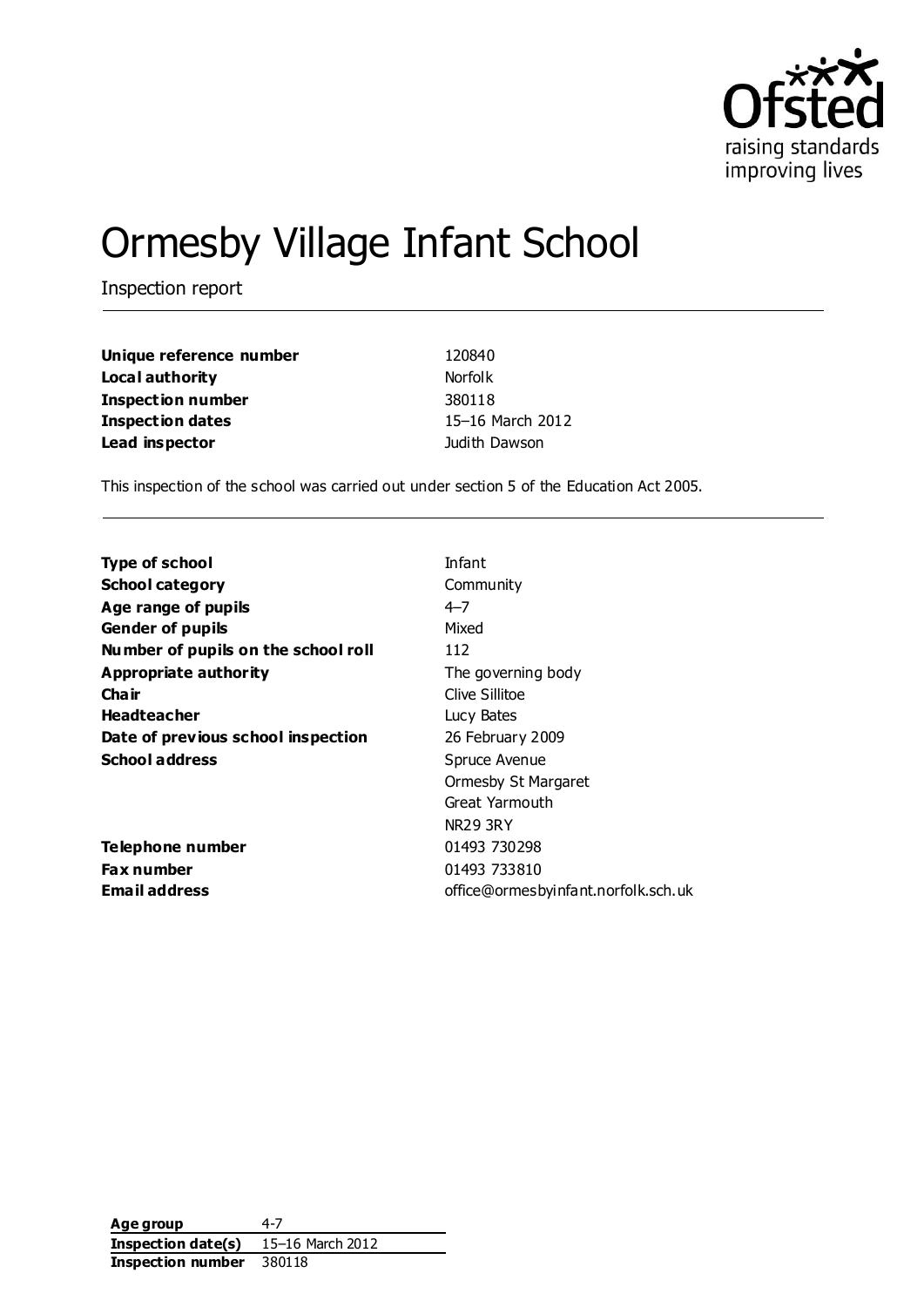

You can use Parent View to give Ofsted your opinion on your child's school. Ofsted will use the information parents and carers provide when deciding which schools to inspect and when.

You can also use Parent View to find out what other parents and carers think about schools in England. You can visit [www.parentview.ofsted.gov.uk,](http://www.parentview.ofsted.gov.uk/) or look for the link on the main Ofsted website: [www.ofsted.gov.uk](http://www.ofsted.gov.uk/)

The Office for Standards in Education, Children's Services and Skills (Ofsted) regulates and inspects to achieve excellence in the care of children and young people, and in education and skills for learners of all ages. It regulates and inspects childcare and children's social care, and inspects the Children and Family Court Advisory Support Service (Cafcass), schools, colleges, initial teacher training, work-based learning and skills training, adult and community learning, and education and training in prisons and other secure establishments. It assesses council children's services, and inspects services for looked after children, safeguarding and child protection.

Further copies of this report are obtainable from the school. Under the Education Act 2005, the school must provide a copy of this report free of charge to certain categories of people. A charge not exceeding the full cost of reproduction may be made for any other copies supplied.

If you would like a copy of this document in a different format, such as large print or Braille, please telephone 0300 123 4234, or email enquiries@ofsted.gov.uk.

You may copy all or parts of this document for non-commercial educational purposes, as long as you give details of the source and date of publication and do not alter the information in any way.

To receive regular email alerts about new publications, including survey reports and school inspection reports, please visit our website and go to 'Subscribe'.

Piccadilly Gate Store St **Manchester** M1 2WD

T: 0300 123 4234 Textphone: 0161 618 8524 E: enquiries@ofsted.gov.uk W: www.ofsted.gov.uk



© Crown copyright 2012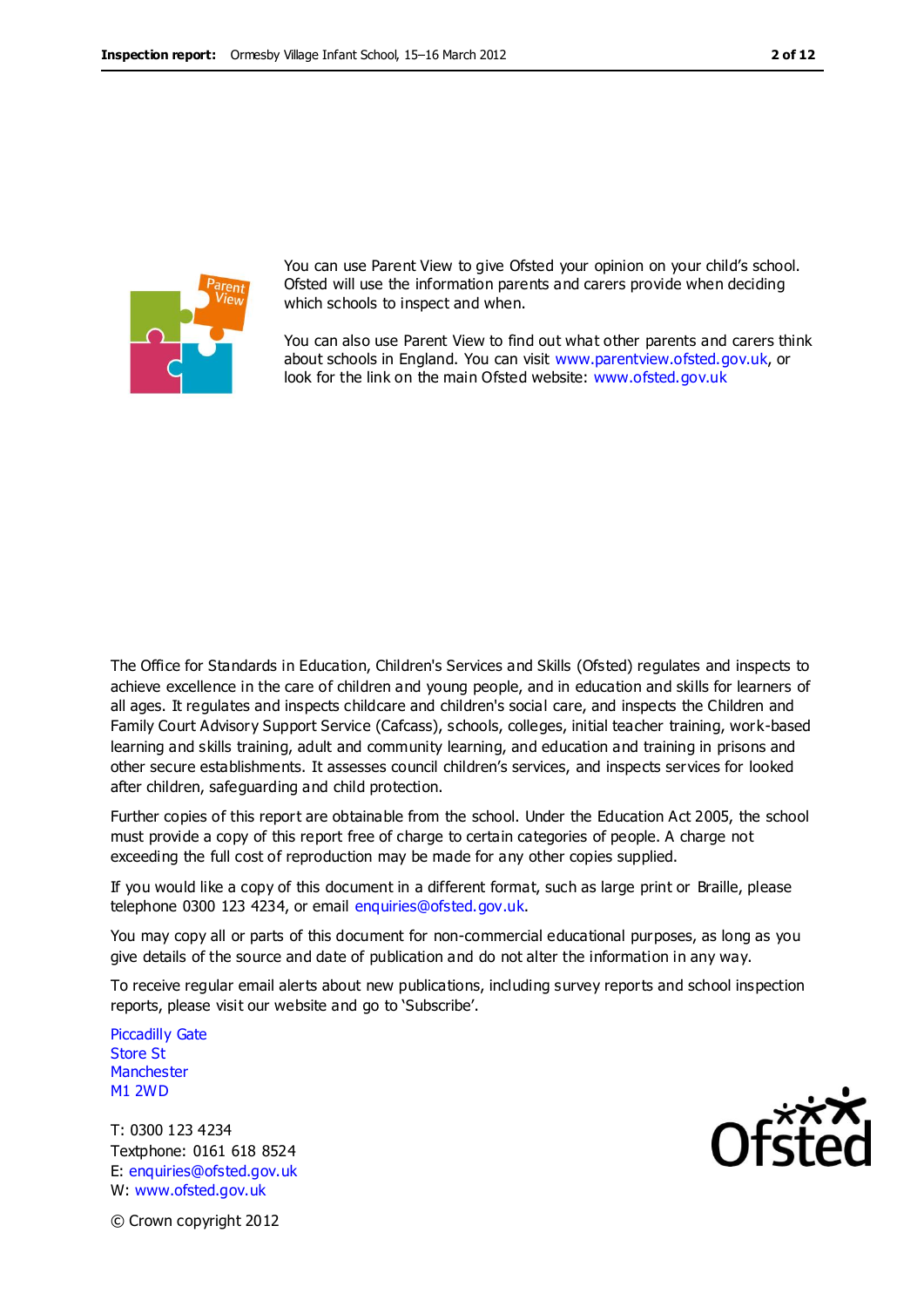### **Introduction**

Inspection team

Judith Dawson Additional inspector

This inspection was carried out with two days' notice. The inspector visited nine lessons, observing the teaching of four teachers and listened to individual pupils read. She held meetings with pupils, staff and members of the governing body. The inspector took account of the responses to the on-line questionnaire (Parent View) in planning the inspection. She observed the school's work and looked at the school's procedures for safeguarding pupils, teachers' planning, the school's plans for improvement, its evaluation of its performance and the tracking of pupils' progress. The inspector also analysed the response of parents and carers in 56 parental questionnaires.

### **Information about the school**

This is a smaller-than-average infant school, where pupils in Years 1 and 2 are taught in three mixed-aged classes. The organisation of the classes varies from year to year to accommodate the changing number of pupils on the school's roll. Most pupils are White British and the proportion with minority ethnic heritage is much lower than in most schools. The proportion of pupils known to be eligible for free school meals remains below average but is rising each year. The proportion of disabled pupils and those who have special educational needs is below average, although the proportion of pupils with statements of special educational needs is in line with similar schools. There are many more girls than boys currently in Key Stage 1. All the teachers were working at the school at the time of the last inspection. At present, the headteacher has a teaching commitment for two days each week.

There is a privately run pre-school on site, which also provides a breakfast and afterschool club. This provision is inspected separately.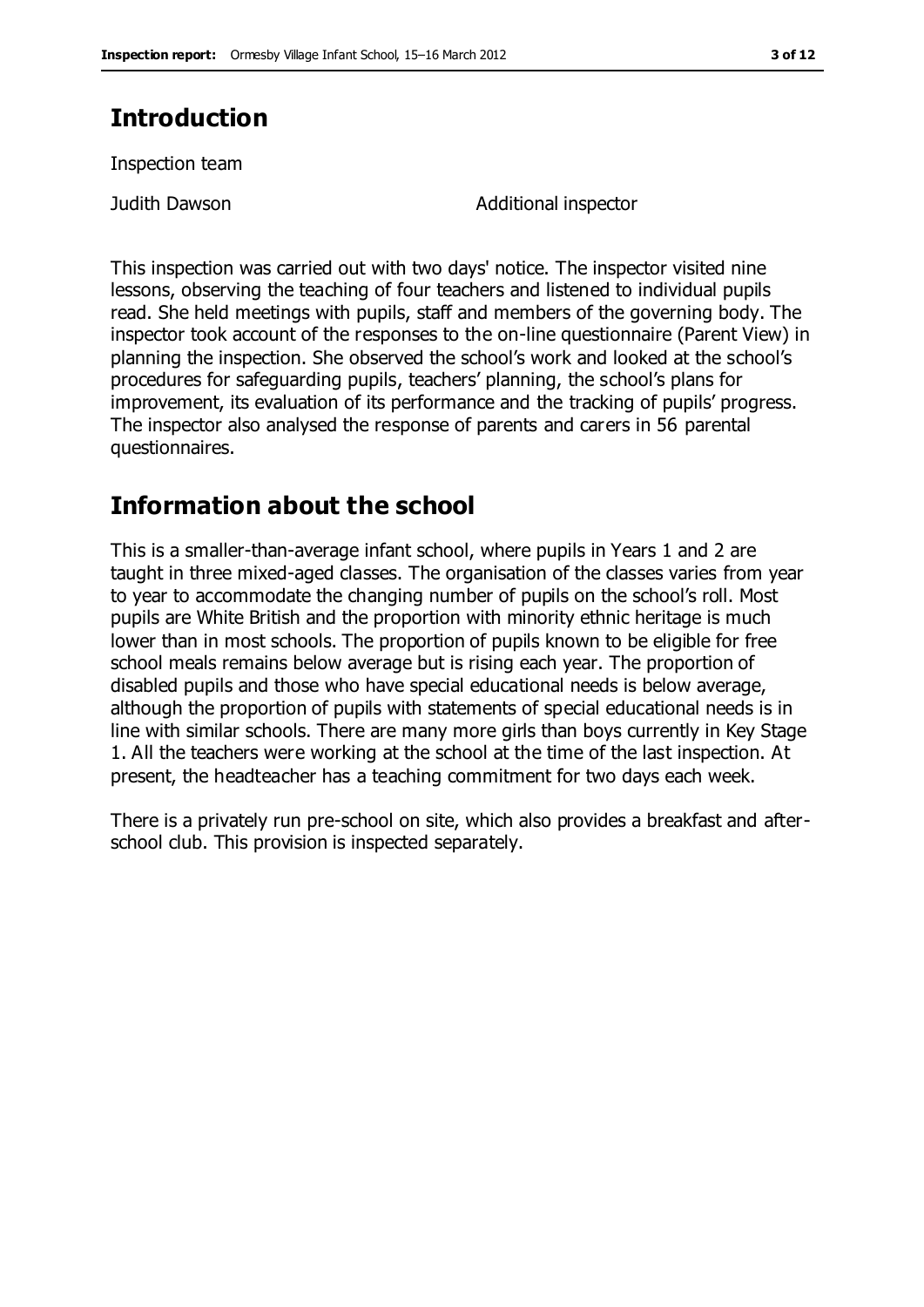### **Inspection judgements**

| <b>Overall effectiveness</b>          |  |
|---------------------------------------|--|
|                                       |  |
| <b>Achievement of pupils</b>          |  |
| <b>Quality of teaching</b>            |  |
| <b>Behaviour and safety of pupils</b> |  |
| <b>Leadership and management</b>      |  |

### **Key findings**

- This is a good school. It has successfully built on the strengths identified at the time of the previous inspection. Self-evaluation and improvement planning are rigorous and staff work together effectively to meet pupils' pastoral and academic needs. Pupils' spiritual, moral, social and cultural understanding is promoted well and they enjoy their learning. The school is not outstanding because there are insufficient opportunities for pupils to take responsibility for improving and extending their learning independently in Key Stage 1. A few pupils who find learning difficult struggle in acquiring knowledge of the sounds letter combinations make (phonics) because reading and spelling sessions are not always fully matched precisely to their needs.
- **Pupils make good progress from their starting points. Standards have risen and Pupils** are consistently above average by the end of Year 2. Almost all pupils and children in the Early Years Foundation Stage make good progress in lessons because they are usually taught well.
- Adults have high expectations of pupils' behaviour and attitudes to learning. Good oral and written advice and questioning help pupils improve, although there are some inaccuracies in the teaching of phonics. Regular assessments enable teachers to plan lessons effectively.
- Pupils behave well and care for each other. They delight in their learning and carry out their duties with enthusiasm, respecting adults and each other. They are proud of their school and know that each is valued and well cared for.
- The headteacher and governing body have high aspirations for the staff and pupils and, through rigorous monitoring and performance management, ensure that teaching and learning are good. School performance is well managed. The curriculum ensures skills are developed progressively, and it is enlivened by involving pupils in planning the topics for each half term.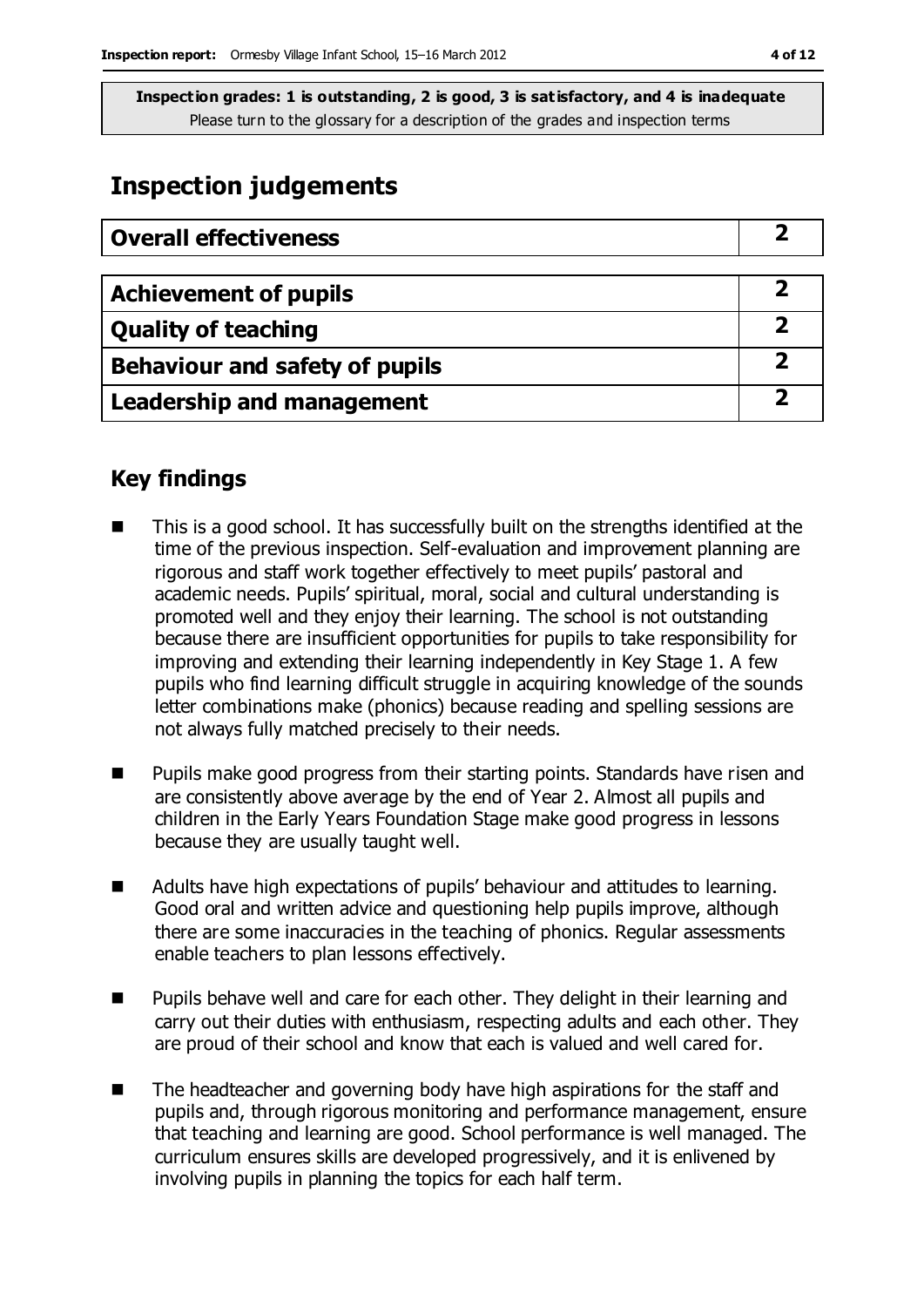#### **What does the school need to do to improve further?**

- Encourage pupils to take more responsibility for their learning in Key Stage 1 by providing opportunities for independent, challenging and time-limited tasks.
- Help all pupils, especially those who find learning difficult, or have disabilities or special educational needs to make the best possible progress in reading and spelling by:
	- ensuring adults consistently use the correct terminology relating to letters and sounds to avoid confusion and that they expect the same of their pupils
	- organising phonics teaching to match pupils' abilities and needs more precisely
	- giving teachers the opportunity to observe best practice in the teaching of phonics.

### **Main report**

#### **Achievement of pupils**

Children's knowledge and skills on entry to the Reception class vary with the small year groups, but are generally below age-related expectations, especially in communication, language and literacy. They make good progress because they have opportunities to extend their learning through well-focused activities they initiate themselves. Well-crafted teaching sessions with the whole class or small groups ensure they acquire the skills they need.

Pupils, irrespective of their social background or ethnic heritage, make good progress in reading, writing and mathematics throughout the school. Pupils now in Year 2 are working at above-average levels for reading and writing, although, in the current year, fewer are at the higher Level 3 in mathematics. Boys have often outperformed girls in mathematics, but the difference is not significant. In some mathematics lessons, when pupils are working independently, the pace slows. Pupils conscientiously tackle the tasks they are set, but do not always have enough opportunities to extend their learning further by applying it to challenging and timelimited tasks or initiating their own ways of solving problems. The good systems for pupils to evaluate their own work, ratified by their teachers, enable them to celebrate their successes. The system helps their teachers to identify when more help is needed.

All the parents and carers who returned questionnaires feel that their children make good progress throughout the school and inspection findings fully endorse their views. Pupils are eager to contribute to class discussions and work hard. Their work is well presented and, when their teachers write a helpful comment, they actively respond to the advice. Their good social skills shine through all that they do. In a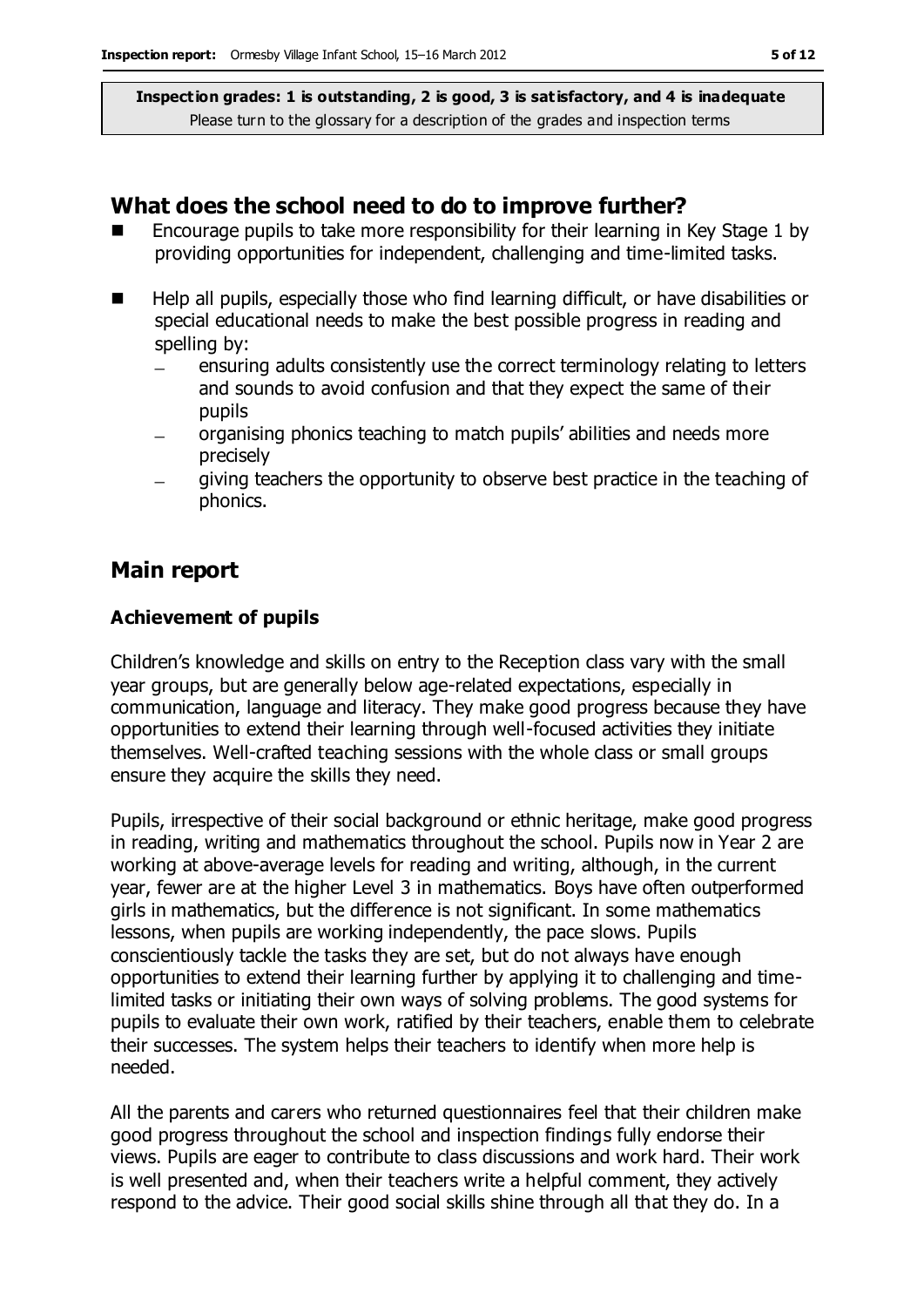lesson when pupils were writing lists of instructions using imperative or 'bossy' verbs, a pupil insisted in putting the word 'Please' at the beginning of her sentences. Pupils who have disabilities and those with special educational needs make good progress overall. English and mathematics are taught in common ability groups in Key Stage 1 and pupils receive good support, especially when working in small groups. Most pupils read well, with expression and understanding. However, pupils often confuse letter names with the sounds they make. This misunderstanding makes it more difficult for them to understand how the sounds change when letters are combined to decode new words.

#### **Quality of teaching**

Teachers and teaching assistants know all the pupils extremely well. Throughout each year, teachers teach every pupil in Key Stage 1 literacy and numeracy as they change the group they teach each term. This knowledge enables them to plan class activities in the afternoons that help pupils apply their skills across the curriculum. Basic skills of literacy and numeracy, including phonics, are taught systematically and progressively so that pupils make good progress. Occasionally, adults are not careful enough in their use of letter names and there are some inaccuracies when 'sounding out' single letters. Teachers plan work for the range of pupils within each ability group, but do not regularly encourage pupils enough to pose questions and explore possibilities to rapidly extend their learning, especially in mathematics. All adults expect the best of the pupils. Regular handwriting lessons, for example, help pupils to take a pride in their work. Most lessons progress at a brisk pace, although the time pupils take to complete their tasks sometimes extends to fit the available time, missing opportunities to generate more rapid learning through time-limited challenges.

Teachers involve the pupils in planning the topics for subjects outside their literacy and numeracy lessons, making sure that they acquire the skills they need for each subject over the year. Excellent relationships with the pupils and good use of resources ensure that learning is fun. Pupils' spiritual, moral, social and cultural development is an integral part of teachers' curricular planning and there are many opportunities for pupils to express their feelings, empathise with others and extend their understanding of their own and other cultures. Some teachers are skilled in encouraging pupils to question and investigate. In a science lesson, for example, pupils were given a range of moving objects and were asked to find out what they did and how they worked as part of their topic on forces. The teacher skilfully used this lesson to find out what pupils knew so she could plan the next lesson.

A good mix of adult-led and child-initiated learning in the Reception class ensures that children develop their skills across the areas of learning. The teacher plans the independent-learning activities well, so that they support the learning in the classroom. Regular assessments and tracking of children's and pupils' progress throughout the school identify where additional support is needed and enable teachers to plan work to meet pupils' needs. The inspection confirmed the views expressed in all the parental questionnaires that pupils are taught well in this school.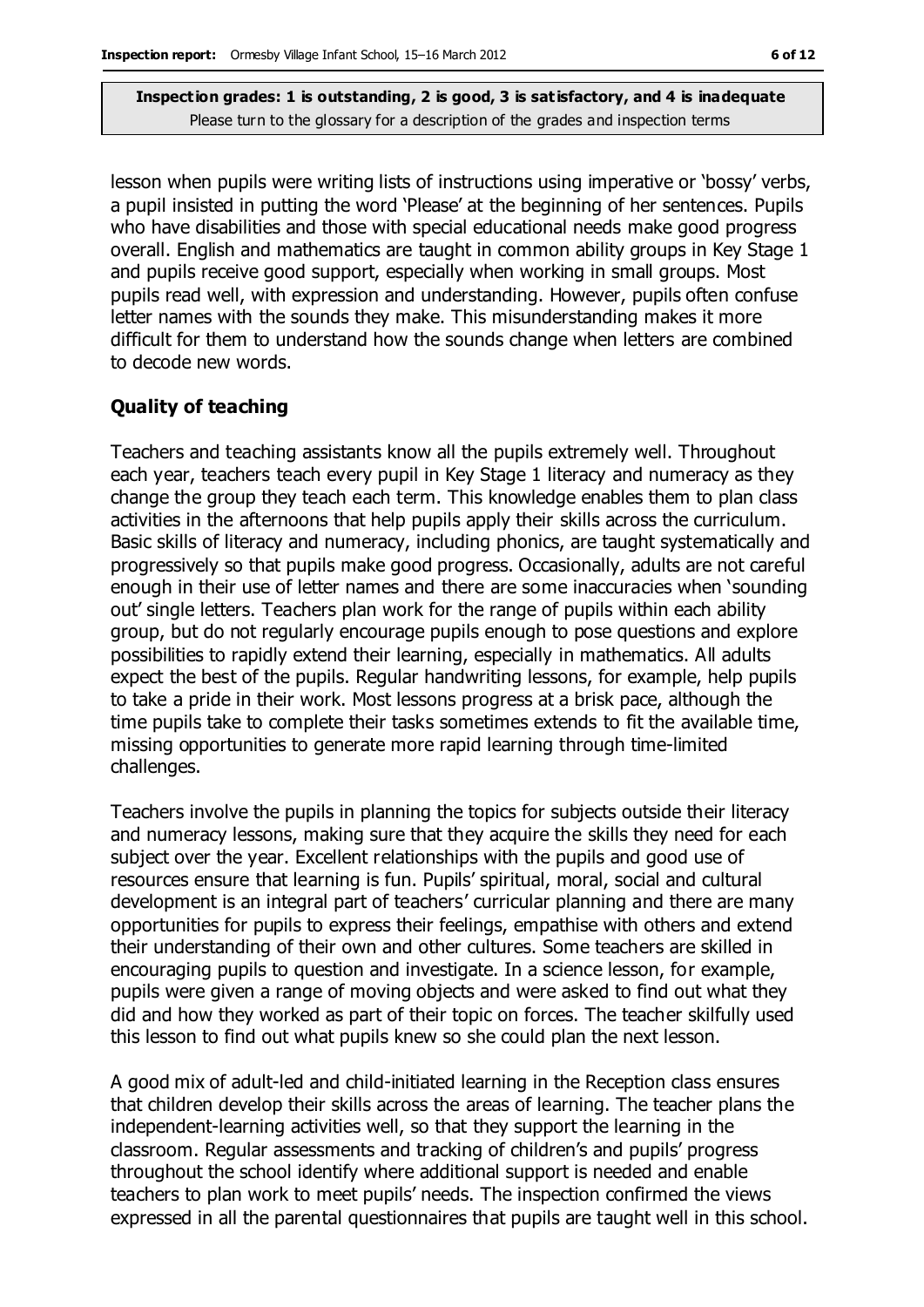#### **Behaviour and safety of pupils**

Parents and carers are unanimous in their agreement that their children are well cared for in school and that behaviour is typically good. Inspection findings fully endorse their views. Pupils understand different types of bullying and the consequences for those involved. There have been very few incidents of bullying over the last few years and all pupils get on noticeably well with each other. The school has effective policies for promoting good behaviour and a comprehensive programme for promoting pupils' personal and social skills. Policies are applied consistently and all pupils know what is expected of them. Pupils with emotional and behavioural difficulties make extremely good progress towards meeting their targets because of the consistent systems for supporting them. Pupils are encouraged to take responsibility for their behaviour and perform their many pastoral duties enthusiastically. For example, the school council instigated the 'Playground Angel' scheme to support their peers at playtimes. Others are lunchtime monitors and proudly wear their chefs' hats and aprons.

Although attendance is average when compared with all primary schools, absence is almost entirely due to sickness and pupils hate to miss school. They obviously enjoy their lessons and say that behaviour is good throughout the school. They know that they can confide in adults in school and feel very safe. They have a good understanding of how to care for themselves and what are acceptable risks. Their understanding of, and empathy with, people from varied cultures across the diversity of British society have improved since the last inspection. For example, they communicate with pupils from an inner city London school and have links with a school in Ethiopia. Many pupils attend the good range of after-school clubs. The school choir, with a membership of over half the pupils in Key Stage 1, performs beautifully and was highly commended for their performance in Norwich. All pupils listened with absolute concentration when the headteacher played them the Welsh version of one of their songs as they left assembly. Pupils' spiritual, moral, social and cultural development is much enhanced by these stimulating learning opportunities.

#### **Leadership and management**

The headteacher has high aspirations for the pupils and staff. The astute school selfevaluation has generated relevant plans for improvement. The governing body, staff, parents and carers' and pupils' views are considered in this process and the pupils themselves generate improvements. At their request, for example, a bicycle shed was being constructed during the inspection. All the questionnaires indicate that parents and carers are kept well informed, that the school responds to their concerns and helps them to support their children's learning. Since the previous inspection, good progress has been consolidated, good teaching maintained, and pupils continue to hold very positive attitudes to learning. These strengths show secure capacity to improve further.

Subject leaders monitor curricular planning and pupils' work and analyse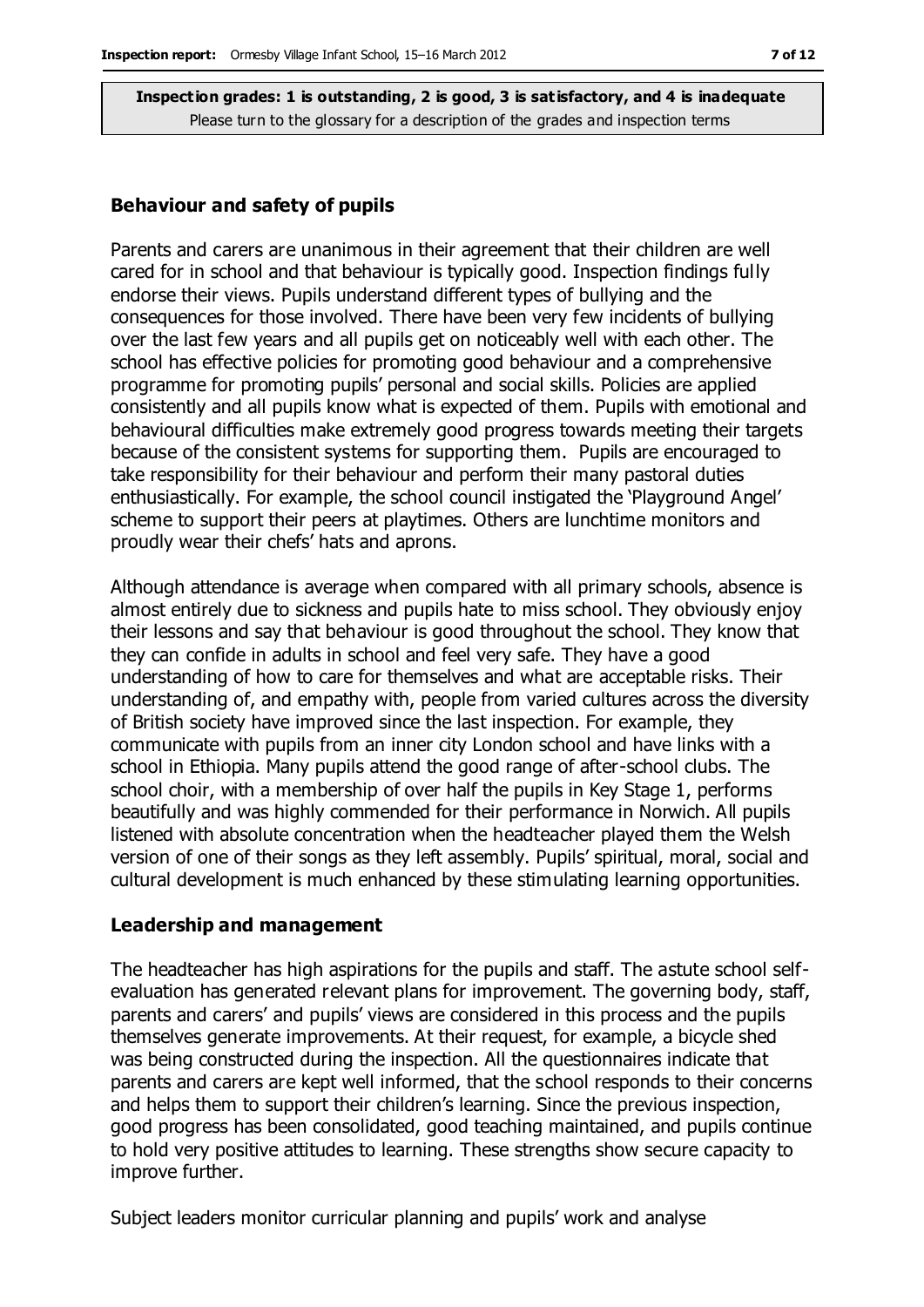performance to set targets for improvement. All staff are subject to rigorous performance management and the headteacher's monitoring of teaching ensures that good practice is the norm throughout the school. External professional development has been limited due to budgetary constraints. Teachers have had few opportunities to observe good practice in other schools to help refine, for example, their teaching of phonics.

The curriculum is broad and balanced and meets pupils' needs well. One parent wrote, 'My child is learning to her full potential, making her ready for junior school.' This is a tribute to the thorough curriculum for each subject and the range of interesting topics so much enjoyed by the pupils, which advance their spiritual, moral, social and cultural development. Links with national and global communities are developing well. The school liaises with external agencies effectively to support pupils whose circumstances have made them vulnerable. Equality of opportunity is good. The school's philosophy that 'every child matters' permeates throughout all its work, and each pupil's performance is closely monitored to ensure there is no underachievement. Links with the on-site pre-school and other providers ensure a smooth transition to school.

The Chair of the Governing Body holds the same position in the neighbouring junior school and is skilled in ensuring good and professional dialogue between the two schools. The governing body supports and challenges the school well, monitoring the outcomes of school improvement as well as teaching and learning. The school meets the requirements for safeguarding pupils, and all policies and procedures are rigorously applied.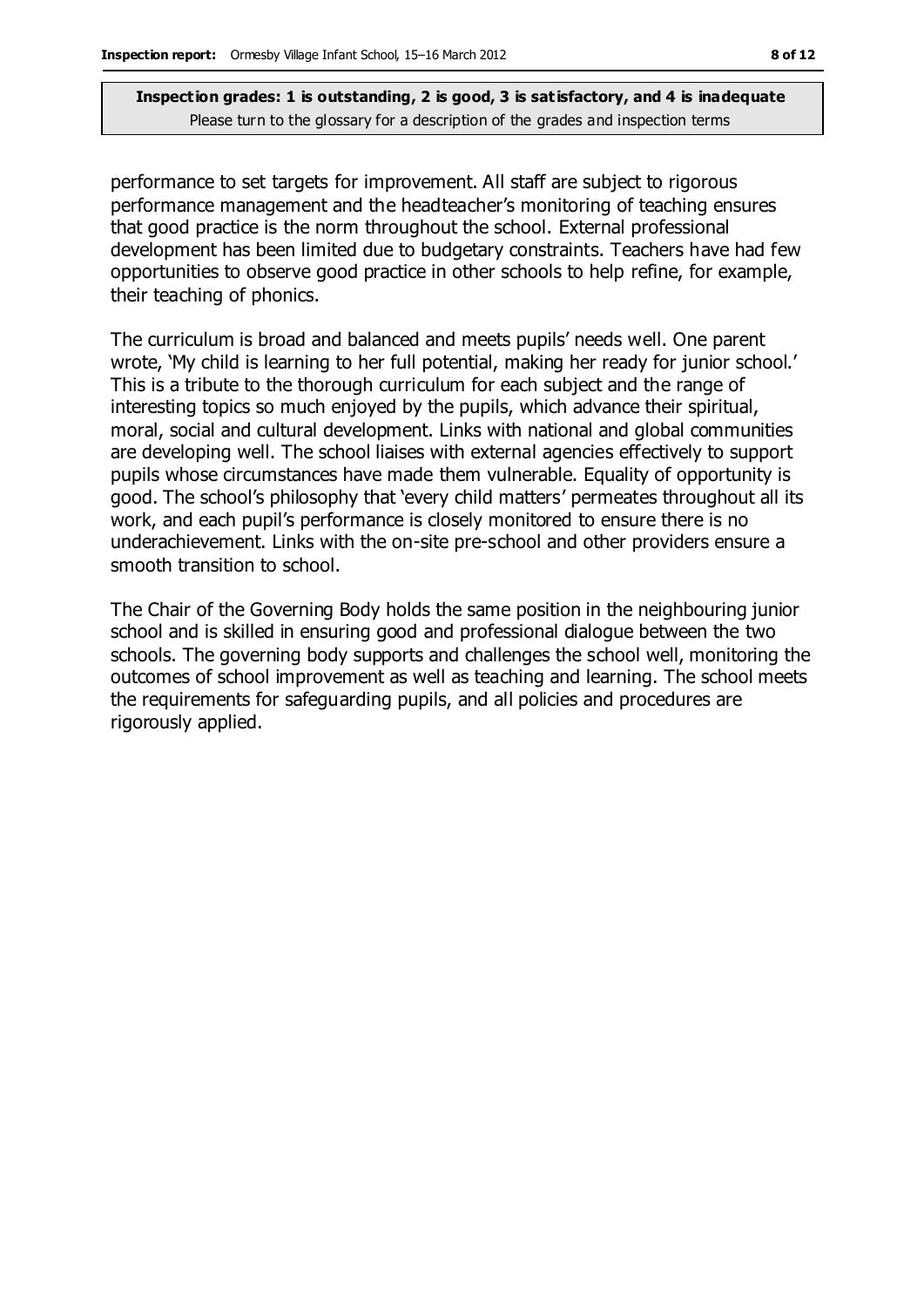## **Glossary**

### **What inspection judgements mean**

| Grade   | <b>Judgement</b> | <b>Description</b>                                            |
|---------|------------------|---------------------------------------------------------------|
| Grade 1 | Outstanding      | These features are highly effective. An outstanding           |
|         |                  | school provides exceptionally well for all its pupils' needs. |
| Grade 2 | Good             | These are very positive features of a school. A school        |
|         |                  | that is good is serving its pupils well.                      |
| Grade 3 | Satisfactory     | These features are of reasonable quality. A satisfactory      |
|         |                  | school is providing adequately for its pupils.                |
| Grade 4 | Inadequate       | These features are not of an acceptable standard. An          |
|         |                  | inadequate school needs to make significant                   |
|         |                  | improvement in order to meet the needs of its pupils.         |
|         |                  | Ofsted inspectors will make further visits until it           |
|         |                  | improves.                                                     |

### **Overall effectiveness of schools**

|                         | Overall effectiveness judgement (percentage of schools) |      |                     |                   |
|-------------------------|---------------------------------------------------------|------|---------------------|-------------------|
| <b>Type of school</b>   | <b>Outstanding</b>                                      | Good | <b>Satisfactory</b> | <b>Inadequate</b> |
| Nursery schools         | 46                                                      | 46   |                     |                   |
| Primary schools         |                                                         | 47   | 40                  |                   |
| Secondary<br>schools    | 14                                                      | 38   | 40                  |                   |
| Special schools         | 28                                                      | 48   | 20                  |                   |
| Pupil referral<br>units | 15                                                      | 50   | 29                  |                   |
| All schools             |                                                         | 46   | 38                  |                   |

New school inspection arrangements have been introduced from 1 January 2012. This means that inspectors make judgements that were not made previously.

The data in the table above are for the period 1 September 2010 to 31 August 2011 and represent judgements that were made under the school inspection arrangements that were introduced on 1 September 2009. These data are consistent with the latest published official statistics about maintained school inspection outcomes (see [www.ofsted.gov.uk\)](http://www.ofsted.gov.uk/).

The sample of schools inspected during 2010/11 was not representative of all schools nationally, as weaker schools are inspected more frequently than good or outstanding schools.

Primary schools include primary academy converters. Secondary schools include secondary academy converters, sponsor-led academies and city technology colleges. Special schools include special academy converters and non-maintained special schools.

Percentages are rounded and do not always add exactly to 100.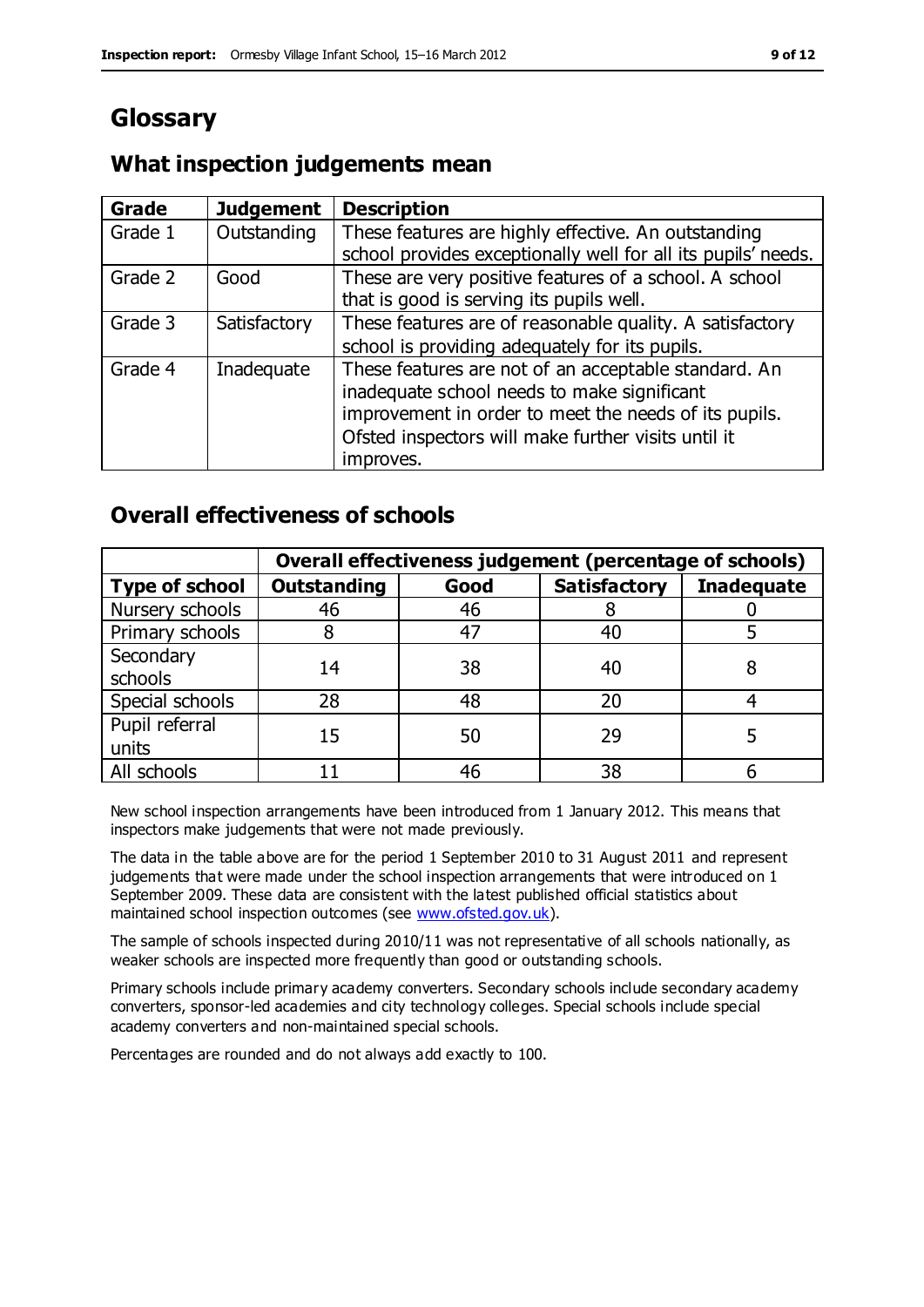## **Common terminology used by inspectors**

| Achievement:                  | the progress and success of a pupil in their<br>learning and development taking account of their<br>attainment.                                                                                                        |
|-------------------------------|------------------------------------------------------------------------------------------------------------------------------------------------------------------------------------------------------------------------|
| Attainment:                   | the standard of the pupils' work shown by test and<br>examination results and in lessons.                                                                                                                              |
| Attendance                    | the regular attendance of pupils at school and in<br>lessons, taking into account the school's efforts to<br>encourage good attendance.                                                                                |
| Behaviour                     | how well pupils behave in lessons, with emphasis<br>on their attitude to learning. Pupils' punctuality to<br>lessons and their conduct around the school.                                                              |
| Capacity to improve:          | the proven ability of the school to continue<br>improving based on its self-evaluation and what<br>the school has accomplished so far and on the<br>quality of its systems to maintain improvement.                    |
| Leadership and management:    | the contribution of all the staff with responsibilities,<br>not just the governors and headteacher, to<br>identifying priorities, directing and motivating staff<br>and running the school.                            |
| Learning:                     | how well pupils acquire knowledge, develop their<br>understanding, learn and practise skills and are<br>developing their competence as learners.                                                                       |
| <b>Overall effectiveness:</b> | inspectors form a judgement on a school's overall<br>effectiveness based on the findings from their<br>inspection of the school.                                                                                       |
| Progress:                     | the rate at which pupils are learning in lessons and<br>over longer periods of time. It is often measured<br>by comparing the pupils' attainment at the end of a<br>key stage with their attainment when they started. |
| Safety                        | how safe pupils are in school, including in lessons;<br>and their understanding of risks. Pupils' freedom<br>from bullying and harassment. How well the school<br>promotes safety, for example e-learning.             |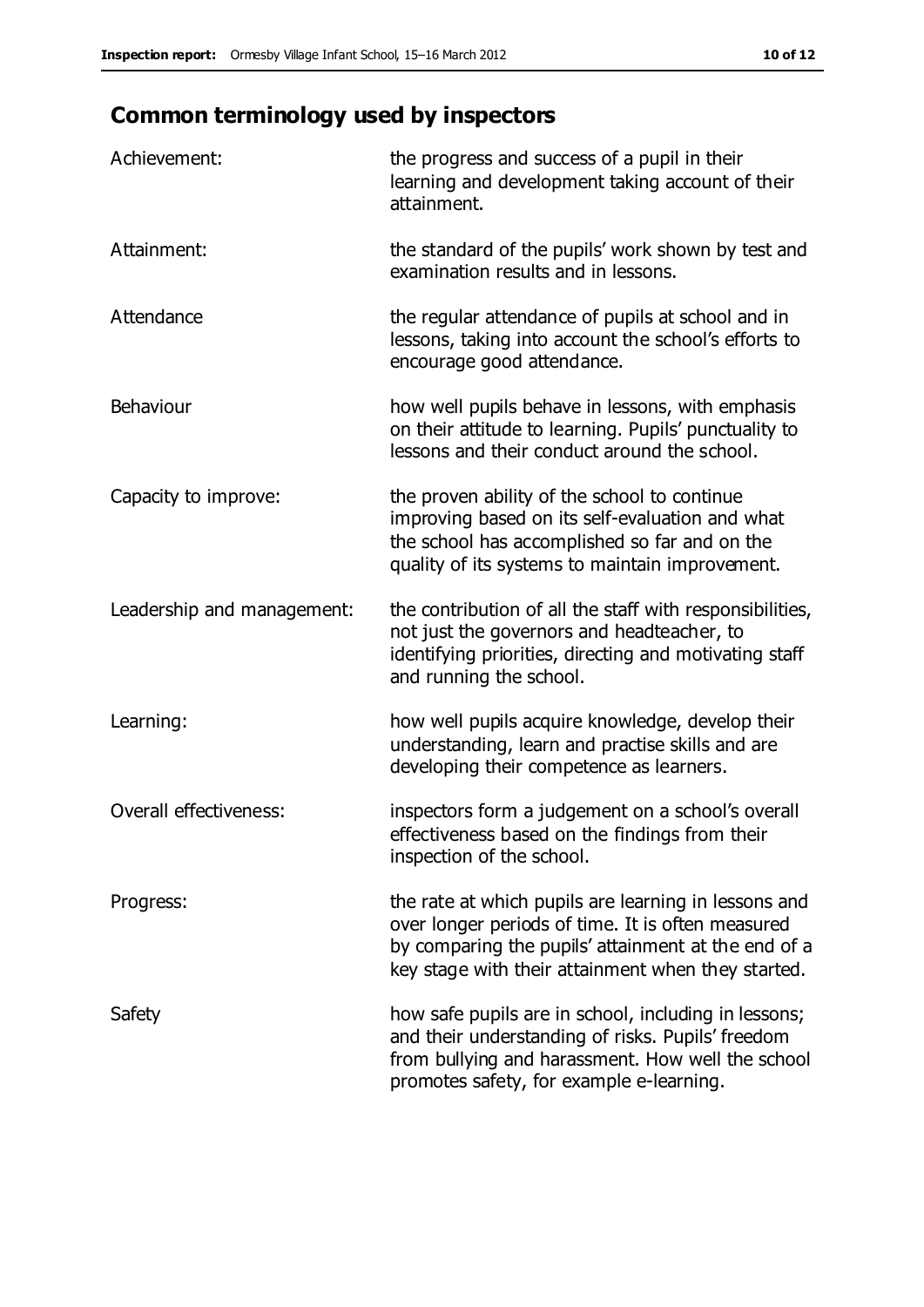#### **This letter is provided for the school, parents and carers to share with their children. It describes Ofsted's main findings from the inspection of their school.**

19 March 2012

Dear Pupils

#### **Inspection of Ormesby Village Infant School**, **Great Yarmouth**, **NR29 3RY**

I am writing to tell you how much I enjoyed my visit to your school recently. You go to a good school and play an important part in making it even better. Thank you all for your friendliness and help during my visit. Special thanks go to the school council, who showed me round and those of you who read to me or gave me your views. I really enjoyed hearing the choir. Thank you for singing for me.

These are some of the things that are good about your school.

- You make good progress and, by the time you leave, you have learnt more than most children of your age.
- You behave well, take good care of each other and enjoy coming to school.
- The adults in school take good care of you and teach you how to care for yourselves.
- The teaching is good in your school. Teachers help you all to learn well and have taught you how to judge how well you have achieved your tasks.
- You learn about lots of interesting things and help your teachers to plan your topics.
- You are very good at carrying out your jobs around the school and helping the school to make things better for you.
- Those in charge of the school run it well. They make sure that you have extra help if you need it and make sensible plans to make your school even better.

Your teachers are always looking for ways to help your learn even more. I have asked them to do two things to help you to learn even more quickly. I want them to give you more opportunities to decide for yourselves how to tackle your tasks by setting you challenges, sometimes with time limits, so that you use your skills to solve problems quickly. I am sure you can help by showing them how good you are at organising your own learning. I have also asked teachers to make it easier for you to learn your phonics.

I wish you all the very best for the future. Carry on enjoying your learning.

Yours sincerely

Judith Dawson Lead inspector